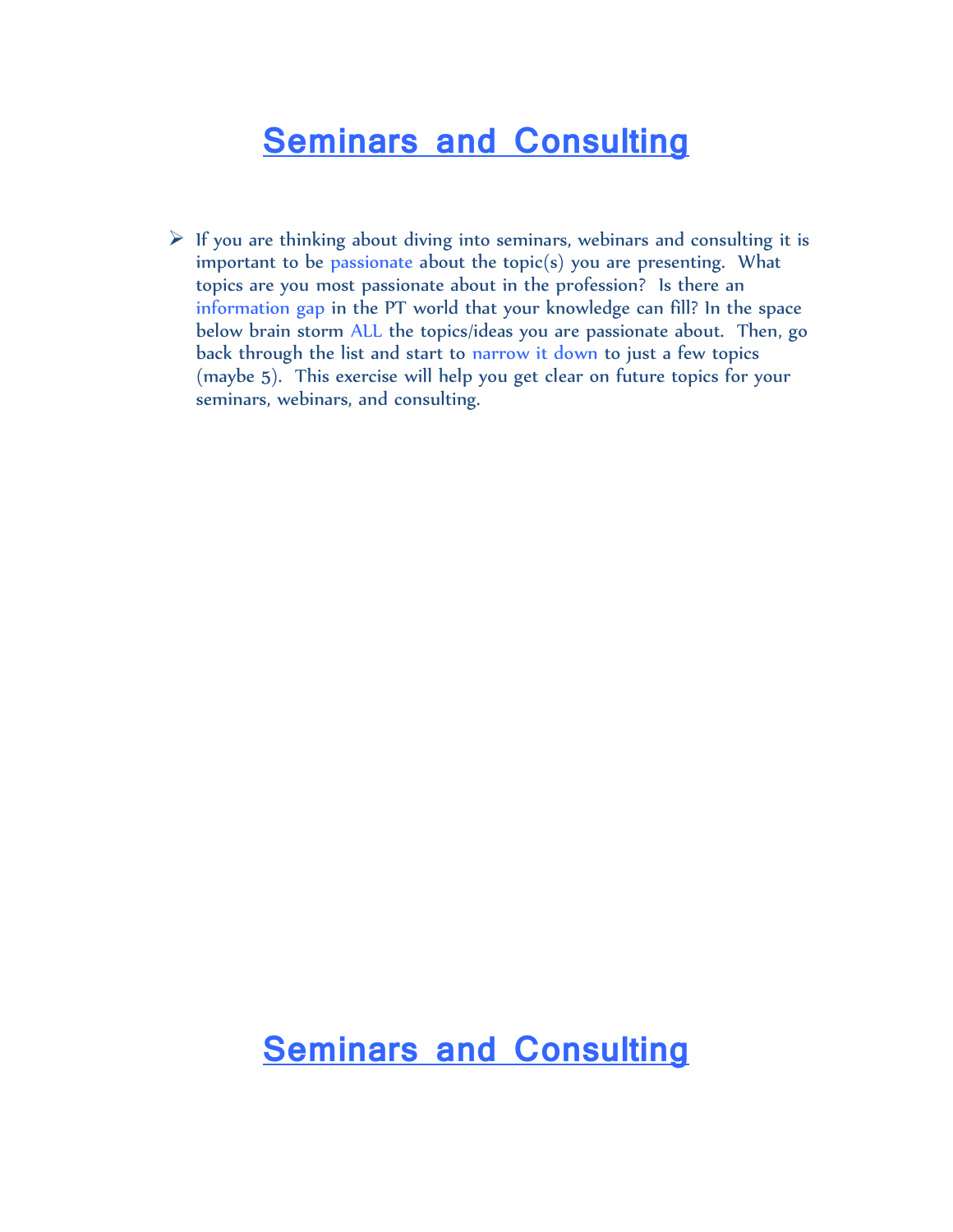\*\*How do you make the transition from full time patient care to seminars and consulting?

 $\triangleright$  Spend time working for "free": answer questions from colleagues, write for various outlets, create a blog, be visible on social media, free webinars, etc. Think about ways you can work for "free". What outlets can benefits your unique skills and knowledge? Write them out in the space below.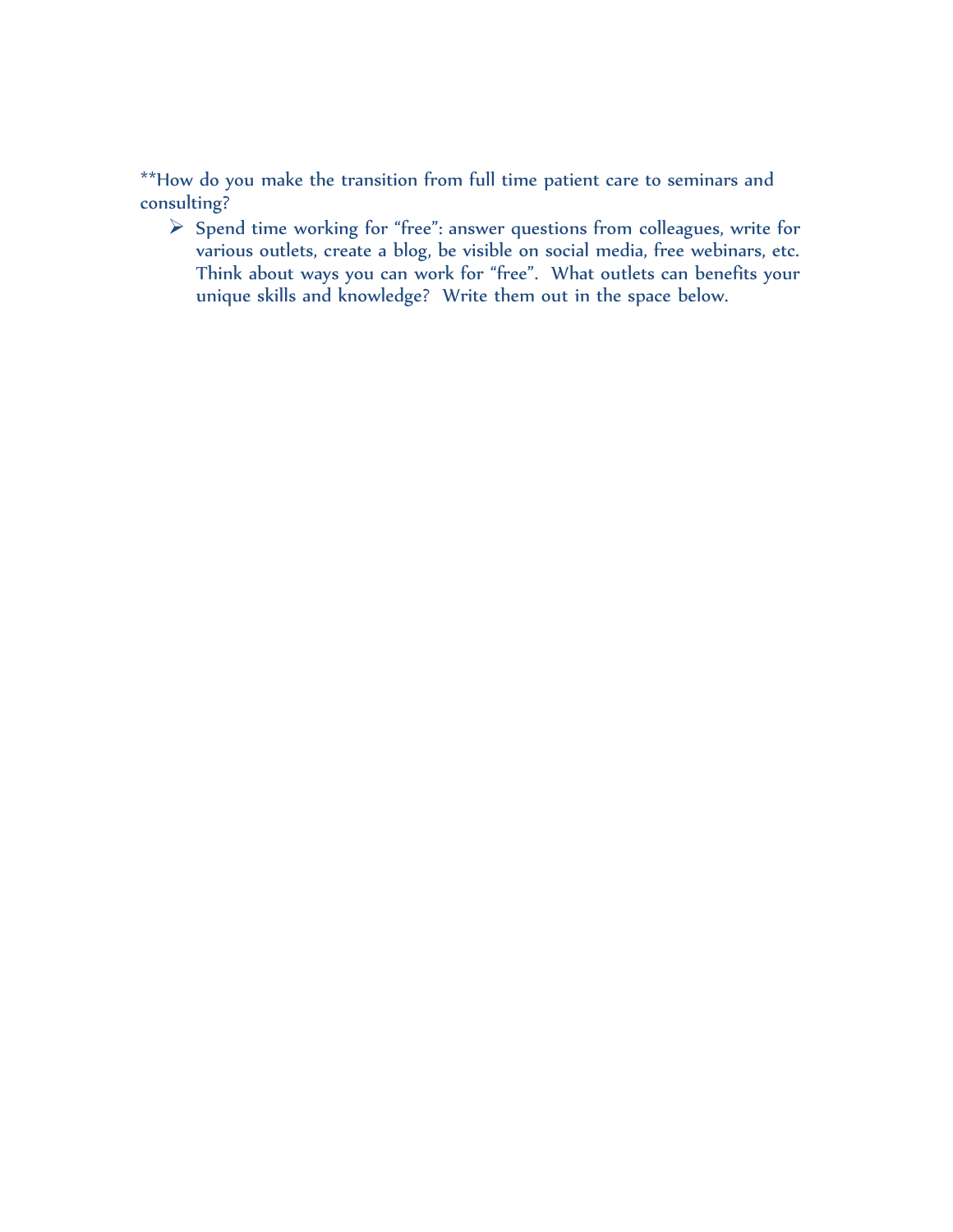### **Seminars and Consulting**

It is tough to grow a seminar and consulting business if people can't find you or don't know what you have to offer. A great way to get the word out is to grow you "list". Your list is the group of people who opt in to receive information from you via email. How can you grow your list?

- $\triangleright$  If you are conducting in person seminars do not be afraid to ask your audience to provide you with their name and email.
- $\triangleright$  Have an opt in button on your website. With this opt in button you can offer a free gift (perhaps an E-book or PDF about one of the topics you are passionate about).
- $\triangleright$  Keep your information current in your newsletters and mailings so you can keep your audience engaged and interested. They will be less likely to unsubscribe!
- $\triangleright$  Provide webinars at low cost or free. When someone signs up for your webinar you can have him or her agree to opt in to your list.
- $\triangleright$  If you have a Facebook Business page (FYI you absolutely should) you can add a call to action button on that page for people to opt in to your list. (More about this in the Social Studies Module) For example if you go to my FB Business Page: [www.facebook.com/healthywealthysmart](http://www.facebook.com/healthywealthysmart) you can see under the cover photo my call to action button "Opt in to get the latest podcast info!". There is another call to action button on the left side of the page under the Apps section. I have a big red arrow pointing to the opt in. This will lead you right to the opt in box on my website.
- $\triangleright$  Use social media to your advantage! Again put out great content that leads people back to your page or blog. People will start to look forward to your social media posts and will be more likely to sign up for your newsletter!
- $\triangleright$  If you do have a newsletter be consistent with the delivery of that newsletter. Think about sending it out on the same day of the week every week or month (i.e. every Tues if weekly and every 2<sup>nd</sup> Wednesday of the month if monthly)

## **Seminars and Consulting**

What other ways can you think of to grow your list? Write out all of your ideas in the space below!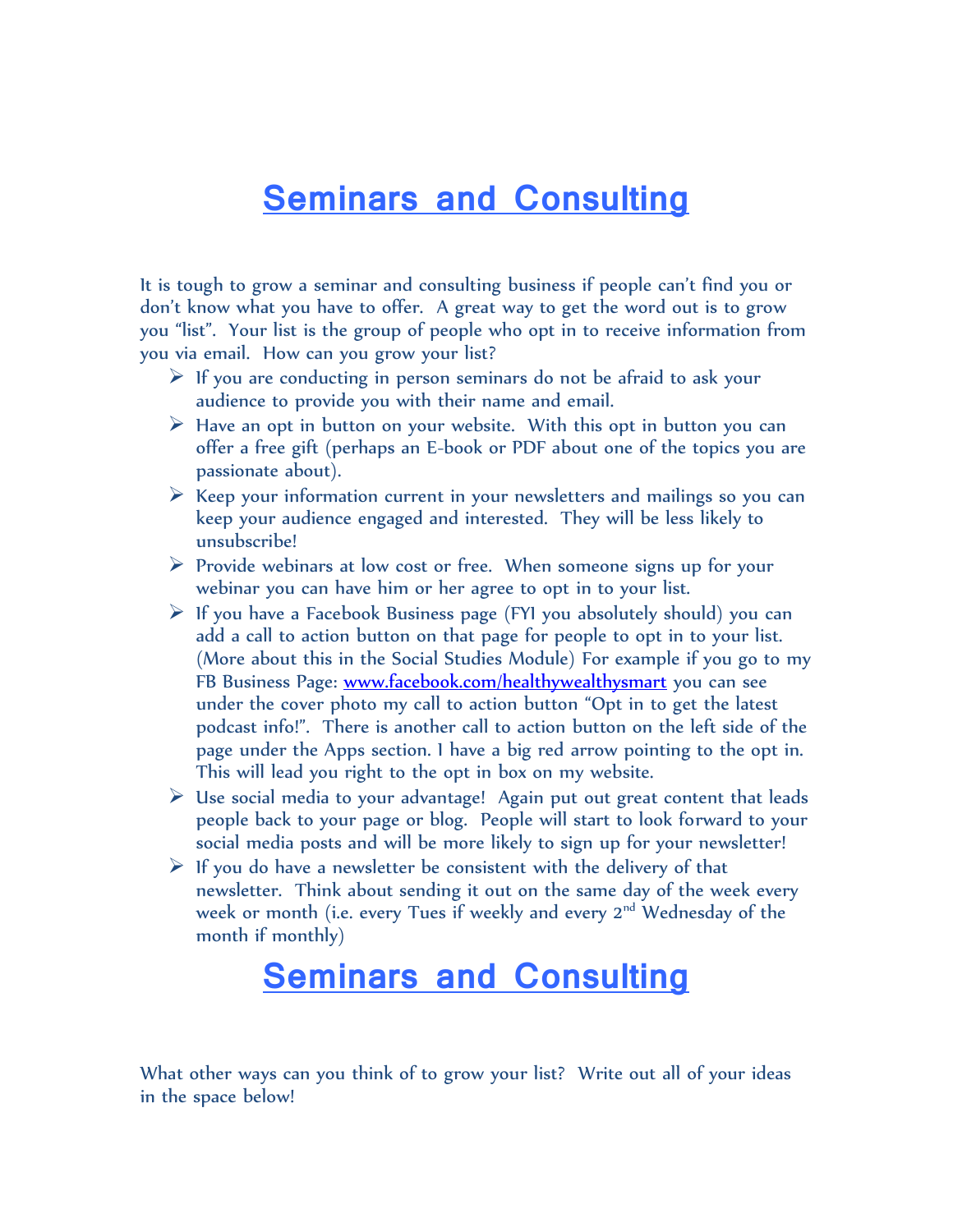# **Seminars and Consulting**

Trust me, it is difficult to conduct seminars and webinars on your own, especially if you re working full time! Think about other professionals that are doing webinars and seminars that you enjoy (remember they do not have to be PTs). In